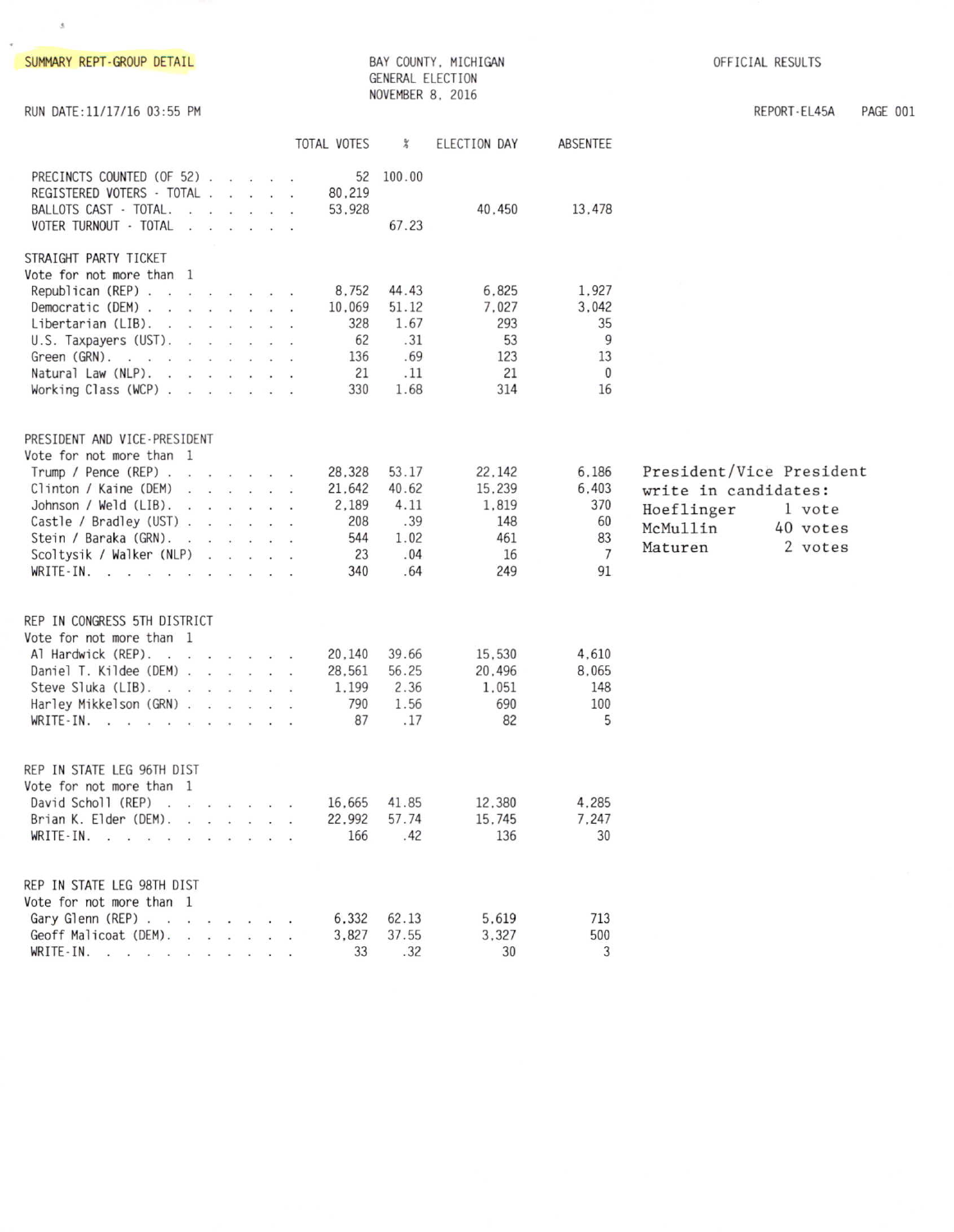· SUMMARY REPT-GROUP DETAIL

 $\mathcal{G}_\mathrm{c}$ 

BAY COUNTY, MICHIGAN GENERAL ELECTION NOVEMBER 8, 2016

OFFICIAL RESULTS

REPORT-EL45A PAGE 002

|  |  | RUN DATE:11/17/16 03:55 PM |  |
|--|--|----------------------------|--|
|  |  |                            |  |

|                                            |                          |                      |                      |                          |                      |                      | TOTAL VOTES | $\chi$ | ELECTION DAY | ABSENTEE |
|--------------------------------------------|--------------------------|----------------------|----------------------|--------------------------|----------------------|----------------------|-------------|--------|--------------|----------|
| STATE BOARD OF EDUCATION                   |                          |                      |                      |                          |                      |                      |             |        |              |          |
| Vote for not more than 2                   |                          |                      |                      |                          |                      |                      |             |        |              |          |
| Tom McMillin (REP)<br>ù.                   | L.                       |                      | $\ddot{\phantom{a}}$ | à.                       |                      |                      | 20.694      | 23.51  | 15,727       | 4.967    |
| Nikki Snyder (REP)<br>$\ddot{\phantom{0}}$ | $\ddot{\phantom{a}}$     |                      | $\overline{a}$       | ÷.                       |                      |                      | 20.030      | 22.76  | 15,270       | 4,760    |
| Ish Ahmed (DEM)<br>$\ddot{\phantom{a}}$    |                          |                      | à,                   | $\ddot{\phantom{a}}$     | ä,                   | $\ddot{\phantom{0}}$ | 15,783      | 17.93  | 10.966       | 4.817    |
| John Austin (DEM).                         |                          |                      |                      |                          |                      | $\ddot{\phantom{a}}$ | 19,719      | 22.40  | 13,750       | 5,969    |
| Scotty Boman (LIB)                         |                          |                      |                      |                          |                      |                      | 2,529       | 2.87   | 2.111        | 418      |
| Bill Hall (LIB)<br>т.                      |                          |                      |                      |                          |                      |                      | 1.351       | 1.53   | 1.147        | 204      |
| v.<br>Karen Adams (UST).                   | ł.                       |                      |                      |                          |                      |                      | 1,986       | 2.26   | 1,542        | 444      |
|                                            | $\ddot{\phantom{0}}$     |                      |                      |                          |                      |                      | 668         | .76    | 523          | 145      |
| Douglas Levesque (UST).                    |                          |                      | Į.                   |                          |                      |                      |             |        |              |          |
| Derek M. Grigsby (GRN).                    |                          |                      | $\ddot{\phantom{a}}$ | ä.                       |                      | ÷.                   | 630         | .72    | 552          | 78       |
| Sherry A. Wells (GRN)                      | $\ddot{\phantom{a}}$     |                      |                      | $\overline{\phantom{a}}$ |                      |                      | 1,324       | 1.50   | 1,089        | 235      |
| Mary Anne Hering (WCP).                    |                          | ÷,                   | ź.                   | a.                       | i.                   | i.                   | 3,139       | 3.57   | 2,636        | 503      |
| WRITE-IN.<br>J.                            | $\sim$                   | $\cdot$ .            | ¥.                   | $\ddot{\phantom{0}}$     | k.                   | ÷,                   | 170         | .19    | 162          | 8        |
| U OF M REGENT                              |                          |                      |                      |                          |                      |                      |             |        |              |          |
| Vote for not more than                     | 2                        |                      |                      |                          |                      |                      |             |        |              |          |
| Carl Meyers (REP).<br>$\sim$ $\sim$        |                          | $\sim$               | $\sim$               |                          |                      |                      | 19.607      | 22.95  | 14.865       | 4.742    |
| Ron Weiser (REP).<br>÷.                    | $\sim$                   | ÷                    | $\ddot{\phantom{a}}$ |                          |                      |                      | 20.496      | 23.99  | 16.045       | 4.451    |
| Laurence B. Deitch (DEM)                   |                          | ÷.                   | ¥.                   | $\sim$                   |                      |                      | 17,384      | 20.35  | 12.040       | 5.344    |
| Denise Ilitch (DEM).                       | ÷.                       | ÷.                   |                      |                          |                      |                      | 20,338      | 23.81  | 14.213       | 6.125    |
| James Lewis Hudler (LIB)                   |                          | $\overline{a}$       | l,                   |                          |                      |                      | 1.366       | 1.60   | 1.144        | 222      |
| John Jascob (LIB).<br>$\cdot$ .            |                          | ÷.                   | ÷.                   | ÷.                       |                      |                      | 1.456       | 1.70   | 1.218        | 238      |
| Audra Driscoll (UST).                      | $\sim$                   | ù.                   |                      |                          |                      |                      | 1.618       | 1.89   | 1.244        | 374      |
| Richard A. Hewer (UST).                    |                          | $\ddot{\phantom{a}}$ | $\sim$               | $\overline{a}$           | <b>College</b>       |                      | 851         | 1.00   | 680          | 171      |
|                                            |                          |                      |                      |                          |                      |                      | 929         | 1.09   | 823          | 106      |
| Latham Redding (GRN).                      | $\overline{\phantom{a}}$ |                      | $\sim$               | ÷.                       | $\ddot{\phantom{1}}$ | i,                   |             | 1.34   | 950          | 198      |
| Bridgette Abraham-Guzman (NLP)             |                          |                      |                      | ÷,                       | $\ddot{\phantom{a}}$ |                      | 1,148       |        |              |          |
| WRITE-IN.                                  |                          |                      |                      |                          |                      |                      | 236         | .28    | 209          | 27       |
| TRUSTEE OF MSU                             |                          |                      |                      |                          |                      |                      |             |        |              |          |
| Vote for not more than 2                   |                          |                      |                      |                          |                      |                      |             |        |              |          |
| William Deary (REP) .                      | $\sim$                   | $\sim$ $\sim$        |                      | $\sim$                   |                      |                      | 18,623      | 22.07  | 14,175       | 4.448    |
| Dan Kelly (REP)<br>$\sim$ $\sim$           | $\ddot{\phantom{a}}$     | $\ddot{\phantom{a}}$ | $\sim$               |                          |                      |                      | 21,374      | 25.33  | 16,424       | 4,950    |
| Dianne Byrum (DEM)<br>÷.                   | à.                       | ÷,                   | $\sim$               | ÷,                       |                      |                      | 18,991      | 22.50  | 13, 167      | 5,824    |
| Diann Woodard (DEM) .                      | $\ddot{\phantom{0}}$     |                      | $\cdot$ $\cdot$      | $\mathbf{r}$             | $\ddot{\phantom{a}}$ | $\ddot{\phantom{0}}$ | 18,722      | 22.19  | 13,035       | 5,687    |
| Justin Burns (LIB)                         |                          |                      |                      |                          |                      |                      | 2.010       | 2.38   | 1,709        | 301      |
| Gregory Scott Stempfle (LIB)               |                          |                      | l ag                 | ÷,                       | ÷,                   |                      | 1,207       | 1.43   | 1,015        | 192      |
| Angela Grandy (UST).                       | $\ddot{\phantom{0}}$     |                      | $\ddot{\phantom{a}}$ | ÷.                       | $\ddot{\phantom{0}}$ | $\ddot{\phantom{0}}$ | 1,894       | 2.24   | 1,519        | 375      |
| Will Tyler White (GRN).                    |                          | $\ddot{\phantom{a}}$ | ÷.                   |                          |                      |                      | 1.342       | 1.59   | 1.158        | 184      |
| WRITE-IN.<br>$\sim$                        |                          |                      |                      | $\ddot{\phantom{0}}$     |                      |                      | 227         | .27    | 215          | 12       |
| $\cdot$ $\cdot$                            |                          |                      | ÷,                   | ÷                        |                      |                      |             |        |              |          |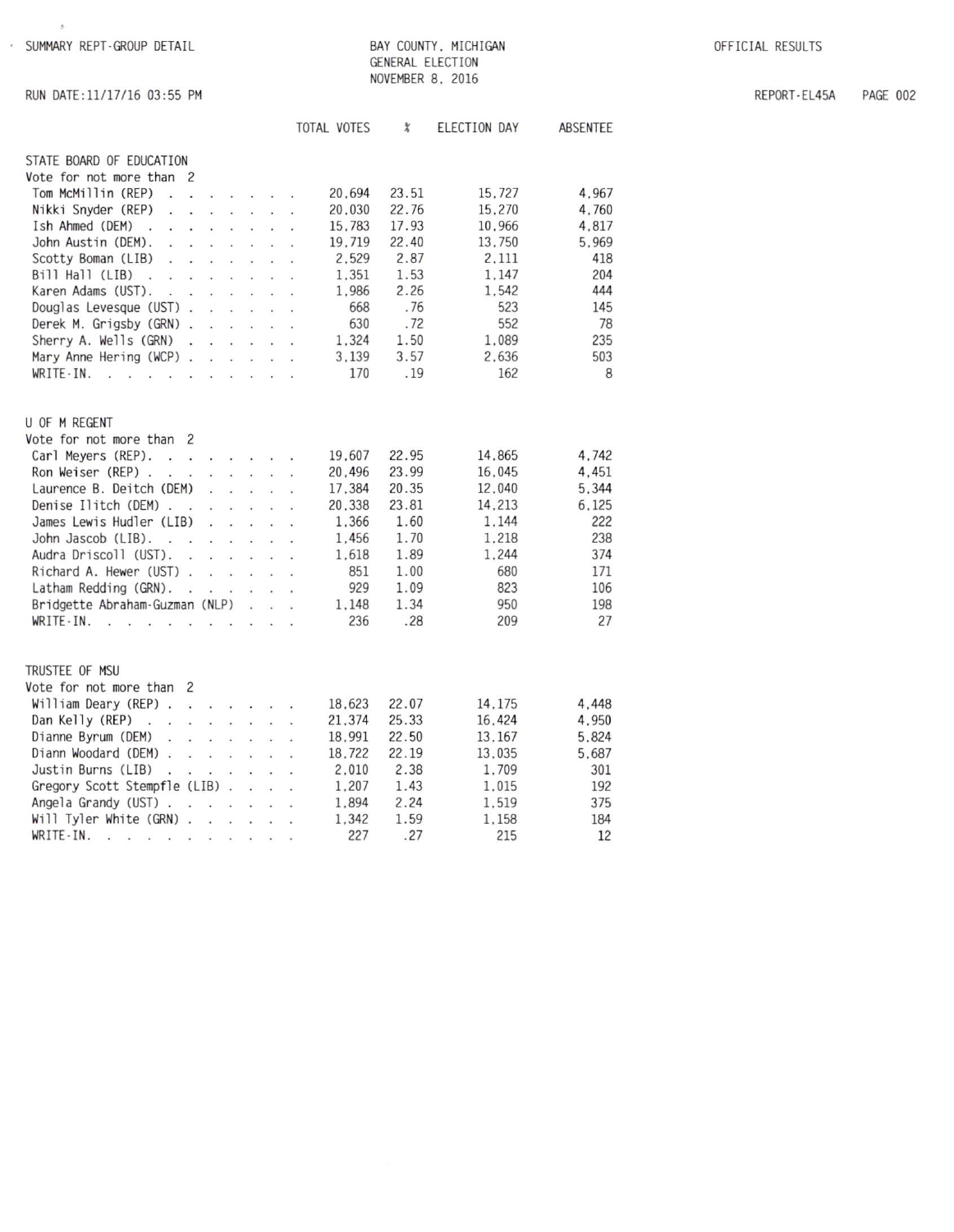RUN DATE:11/17/16 03:55 PM

 $\mathcal{G}$ 

BAY COUNTY, MICHIGAN GENERAL ELECTION NOVEMBER 8, 2016

OFFICIAL RESULTS

REPORT-EL45A **PAGE 003** 

|                                                                                                                                                                                                                                                                                                                                                                                                                                                                                                                                                                                                                                                                                                                                                                                                                                                                                   | TOTAL VOTES                                                                                            | $\chi$                                                                                          | ELECTION DAY                                                                                   | ABSENTEE                                                                                |                                                                                |
|-----------------------------------------------------------------------------------------------------------------------------------------------------------------------------------------------------------------------------------------------------------------------------------------------------------------------------------------------------------------------------------------------------------------------------------------------------------------------------------------------------------------------------------------------------------------------------------------------------------------------------------------------------------------------------------------------------------------------------------------------------------------------------------------------------------------------------------------------------------------------------------|--------------------------------------------------------------------------------------------------------|-------------------------------------------------------------------------------------------------|------------------------------------------------------------------------------------------------|-----------------------------------------------------------------------------------------|--------------------------------------------------------------------------------|
| GOVERNER OF WSU<br>Vote for not more than 2<br>Michael J. Busuito (REP)<br>$\sim$ $\sim$ $\sim$ $\sim$<br>Kimberly Shmina (REP)<br>Yvette McElroy Anderson (DEM).<br><b>Contract Contract Contract</b><br>Mark Gaffney (DEM)<br>$\label{eq:2.1} \frac{1}{2} \mathbf{e}_1 \mathbf{e}_2 = \mathbf{e}_2 \mathbf{e}_1 + \frac{1}{2} \mathbf{e}_2 \mathbf{e}_2 + \frac{1}{2} \mathbf{e}_3 \mathbf{e}_3 + \frac{1}{2} \mathbf{e}_4 \mathbf{e}_5 + \frac{1}{2} \mathbf{e}_5 \mathbf{e}_6 + \frac{1}{2} \mathbf{e}_6 \mathbf{e}_7 + \frac{1}{2} \mathbf{e}_7 \mathbf{e}_8 + \frac{1}{2} \mathbf{e}_8 \mathbf{e}_8 + \frac{1}{2} \mathbf{e}_8 \mathbf{e}_$<br>Bhagwan Dashairya (LIB).<br>Al Seder (LIB).<br>Robert Gale (UST).<br>Marc Joseph Sosnowski (UST)<br>Margaret Guttshall (GRN)<br>Fran Shor (GRN)<br>Wendy Goossen (NLP)<br>$WRITE-IN.$<br>the contract of the contract of the | 18,808<br>18,267<br>18,313<br>19,041<br>1,006<br>1,512<br>1,158<br>1,012<br>1,000<br>858<br>920<br>268 | 22.89<br>22.23<br>22.29<br>23.17<br>1.22<br>1.84<br>1.41<br>1.23<br>1.22<br>1.04<br>1.12<br>.33 | 14,403<br>13,780<br>12,751<br>13,303<br>852<br>1,283<br>933<br>804<br>839<br>712<br>754<br>255 | 4.405<br>4.487<br>5,562<br>5.738<br>154<br>229<br>225<br>208<br>161<br>146<br>166<br>13 |                                                                                |
| COUNTY EXECUTIVE<br>Vote for not more than 1<br>Jim Barcia (DEM)<br>$\sim$ $\sim$<br>$WRITE-IN.$ $\ldots$ $\ldots$ $\ldots$                                                                                                                                                                                                                                                                                                                                                                                                                                                                                                                                                                                                                                                                                                                                                       | 37,507<br>862                                                                                          | 97.75<br>2.25                                                                                   | 27,789<br>669                                                                                  | 9,718<br>193                                                                            | County Executive write in<br>candidate C. Juers received<br>a total of 8 votes |
| PROSECUTING ATTORNEY<br>Vote for not more than 1<br>Nancy E. Borushko (DEM).<br>the contract of the con-<br>$WRITE-IN.$ $\ldots$ $\ldots$ $\ldots$                                                                                                                                                                                                                                                                                                                                                                                                                                                                                                                                                                                                                                                                                                                                | 36,019<br>857                                                                                          | 97.68<br>2.32                                                                                   | 26,659<br>766                                                                                  | 9,360<br>91                                                                             |                                                                                |
| COUNTY SHERIFF<br>Vote for not more than 1<br>Jason Holsapple (REP)<br>$\begin{array}{cccccccccccccc} \mathbf{1} & \mathbf{1} & \mathbf{1} & \mathbf{1} & \mathbf{1} & \mathbf{1} & \mathbf{1} & \mathbf{1} & \mathbf{1} & \mathbf{1} & \mathbf{1} & \mathbf{1} & \mathbf{1} & \mathbf{1} & \mathbf{1} & \mathbf{1} & \mathbf{1} & \mathbf{1} & \mathbf{1} & \mathbf{1} & \mathbf{1} & \mathbf{1} & \mathbf{1} & \mathbf{1} & \mathbf{1} & \mathbf{1} & \mathbf{1} & \mathbf{1} & \mathbf{1} & \mathbf{1} &$<br>Troy Cunningham (DEM)<br>$\sim$ $\sim$ $\sim$ $\sim$<br>$\ddot{\phantom{a}}$<br>$WRITE-IN.$<br>$\sim$                                                                                                                                                                                                                                                             | 18,906<br>31,736<br>124                                                                                | 37.24<br>62.51<br>.24                                                                           | 14,705<br>23,104<br>104                                                                        | 4,201<br>8,632<br>20                                                                    |                                                                                |
| <b>COUNTY CLERK</b><br>Vote for not more than 1<br>Cynthia A. Luczak (DEM).<br>$\mathbf{r}$ . The set of the set of the set of the set of the set of the set of the set of the set of the set of the set of the set of the set of the set of the set of the set of the set of the set of the set of the set of t                                                                                                                                                                                                                                                                                                                                                                                                                                                                                                                                                                  | 37,532<br>620                                                                                          | 98.37<br>1.63                                                                                   | 27,698<br>559                                                                                  | 9,834<br>61                                                                             |                                                                                |
| <b>COUNTY TREASURER</b><br>Vote for not more than 1<br>Richard F. Brzezinski (DEM)<br>WRITE - IN.                                                                                                                                                                                                                                                                                                                                                                                                                                                                                                                                                                                                                                                                                                                                                                                 | 36.145<br>630                                                                                          | 98.29<br>1.71                                                                                   | 26.649<br>576                                                                                  | 9.496<br>54                                                                             |                                                                                |
| REGISTER OF DEEDS<br>Vote for not more than 1<br>Brandon Krause (DEM).<br>WRITE $\cdot$ IN.                                                                                                                                                                                                                                                                                                                                                                                                                                                                                                                                                                                                                                                                                                                                                                                       | 35,813<br>617                                                                                          | 98.31<br>1.69                                                                                   | 26,451<br>562                                                                                  | 9.362<br>55                                                                             |                                                                                |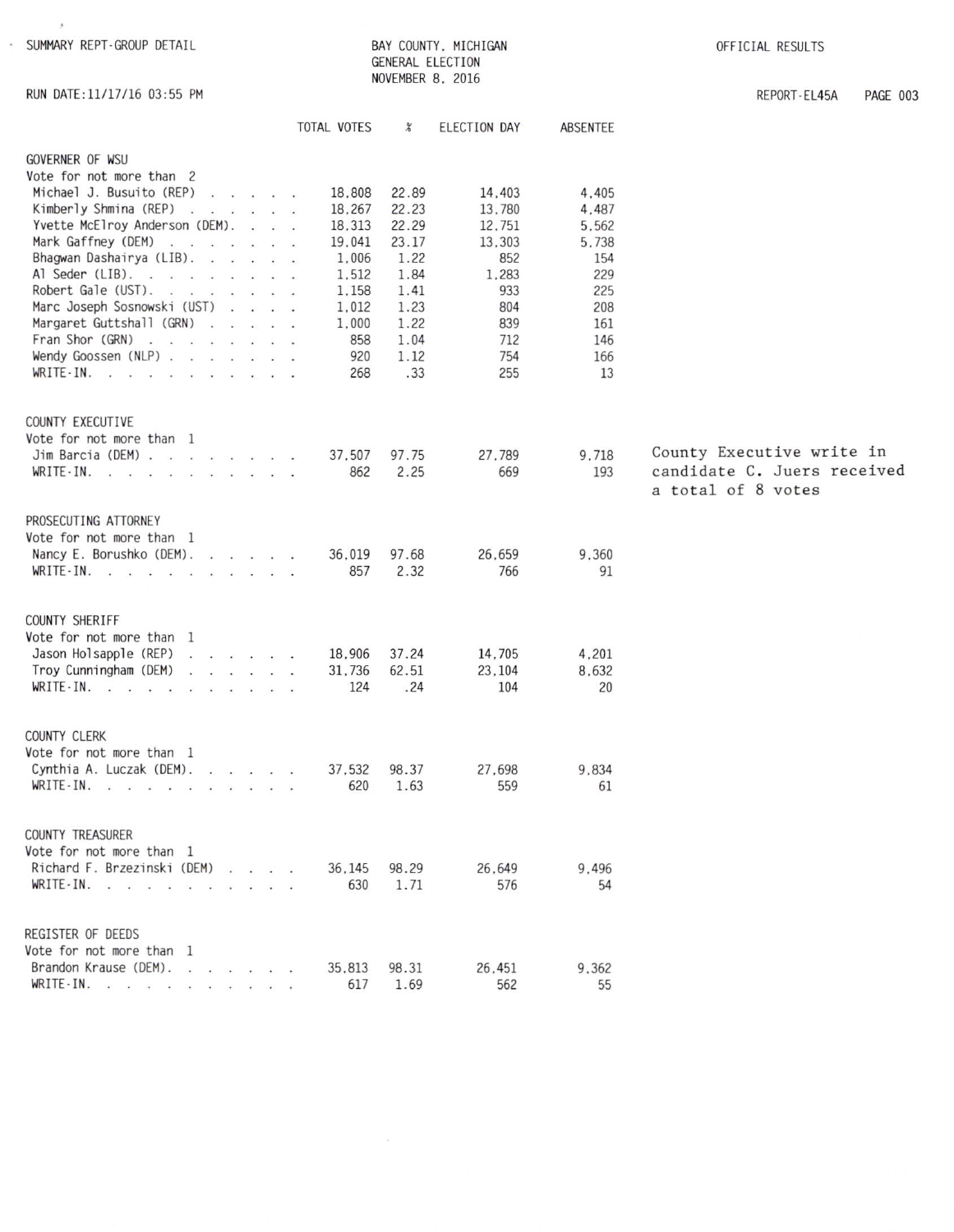OFFICIAL RESULTS

ABSENTEE

6.148 6,541 12

4,716 7,793 14

> 237 260  $\overline{0}$

1,721  $\overline{4}$ 

1,821 948  $\mathbf{1}$ 

572 1,080  $\overline{c}$ 

608 1.249 125  $\mathbf{1}$ 

514

824

 $\overline{4}$ 

REPORT-EL45A PAGE 004

| · SUMMARY REPT-GROUP DETAIL                                             |                                                            |               |               |                 |                        |                            | BAY COUNTY, MICHIGAN<br>GENERAL ELECTION |
|-------------------------------------------------------------------------|------------------------------------------------------------|---------------|---------------|-----------------|------------------------|----------------------------|------------------------------------------|
| RUN DATE: 11/17/16 03:55 PM                                             |                                                            |               |               |                 |                        |                            | NOVEMBER 8, 2016                         |
|                                                                         |                                                            |               |               |                 | TOTAL VOTES %          |                            | ELECTION DAY                             |
|                                                                         |                                                            |               |               |                 |                        |                            |                                          |
| COUNTY ROAD COMMISSIONER<br>Vote for not more than 1                    |                                                            |               |               |                 |                        |                            |                                          |
| Michael Rivard (REP).<br>ù.                                             | the contract of the contract of                            |               |               |                 | 26.077 52.49<br>23,477 | 47.26                      | 19.929                                   |
| Patrick Beson (DEM).<br>$WRITE-IN.$                                     | $1 - 1 - 1 = 1$<br>$\cdot$ $\cdot$ $\cdot$ $\cdot$ $\cdot$ |               |               | a.<br>$\sim$    | 123                    | .25                        | 16,936<br>111                            |
|                                                                         |                                                            |               |               |                 |                        |                            |                                          |
| DRAIN COMMISSIONER                                                      |                                                            |               |               |                 |                        |                            |                                          |
| Vote for not more than 1                                                |                                                            |               |               |                 |                        |                            |                                          |
| Nelson Hans Niederer (REP).<br>Joseph Rivet (DEM)                       |                                                            |               |               |                 | 19,593 40.20<br>28,984 | 59.47                      | 14,877<br>21.191                         |
| $WRITE-IN.$<br>$\sim$<br>$\sim$                                         | $\sim$                                                     |               |               | $\mathcal{L}$   | 158                    | .32                        | 144                                      |
|                                                                         |                                                            |               |               |                 |                        |                            |                                          |
| COUNTY COMMISSIONER 1ST DIST                                            |                                                            |               |               |                 |                        |                            |                                          |
| Vote for not more than 1                                                |                                                            |               |               |                 |                        |                            |                                          |
| Brandon DeFrain (REP)<br>Michael Duranczyk (DEM).                       | $\sim$                                                     | $\frac{1}{2}$ |               | $\cdot$ $\cdot$ |                        | 3,652 49.76<br>3.660 49.87 | 3.415<br>3,400                           |
| $WRITE-IN.$ .<br>u.                                                     |                                                            |               |               |                 | 27                     | .37                        | 27                                       |
|                                                                         |                                                            |               |               |                 |                        |                            |                                          |
| COUNTY COMMISSIONER 2ND DIST                                            |                                                            |               |               |                 |                        |                            |                                          |
| Vote for not more than 1                                                |                                                            |               |               |                 |                        |                            |                                          |
| Ernie Krygier Jr. (DEM).<br>$WRITE-IN.$                                 | $\sim$ $\sim$ $\sim$ $\sim$                                |               |               |                 | 5.434                  | 98.53<br>81 1.47           | 3.713<br>77                              |
|                                                                         |                                                            |               |               |                 |                        |                            |                                          |
| COUNTY COMMISSIONER 3RD DIST                                            |                                                            |               |               |                 |                        |                            |                                          |
| Vote for not more than 1                                                |                                                            |               |               |                 |                        |                            |                                          |
| Vaughn J. Begick (REP).                                                 | $\cdot$ $\cdot$ $\cdot$ $\cdot$                            |               |               |                 | 2.819                  | 5.719 66.83<br>32.94       | 3.898                                    |
| Abel Torres (DEM).<br>WRITE-IN.<br>v.<br>v.                             |                                                            |               |               |                 | 19                     | .22                        | 1.871<br>18                              |
|                                                                         |                                                            |               |               |                 |                        |                            |                                          |
| COUNTY COMMISSIONER 4TH DIST                                            |                                                            |               |               |                 |                        |                            |                                          |
| Vote for not more than 1                                                |                                                            |               |               |                 |                        |                            |                                          |
| Chad Sibley (REP).                                                      |                                                            |               | $\sim$ $\sim$ |                 | 2.615                  | 38.84                      | 2.043                                    |
| Kim J. Coonan (DEM).<br>WRITE-IN.<br><b>120 GM</b><br>$\sim$<br>$\cdot$ |                                                            |               |               |                 | 4.094<br>23            | 60.81<br>.34               | 3.014<br>21                              |
|                                                                         |                                                            |               |               |                 |                        |                            |                                          |
| COUNTY COMMISSIONER 5TH DIST                                            |                                                            |               |               |                 |                        |                            |                                          |
| Vote for not more than 1                                                |                                                            |               |               |                 |                        |                            |                                          |
| Randy Badgerow (REP).                                                   | $\ddot{\phantom{0}}$                                       |               |               |                 | 2.297                  | 33.94                      | 1,689                                    |
| Thomas M. Herek (DEM)<br>$\sim$<br>Bruce Lee Eckhart (NPA).             | $\sim$<br>$\sim$                                           | k.            | ÷             |                 | 3.775<br>683           | 55.79<br>10.09             | 2.526<br>558                             |
| WRITE-IN.                                                               |                                                            |               |               |                 | 12                     | .18                        | 11                                       |

COUNTY COMMISSIONER 6TH DIST Vote for not more than 1

Christopher J. Shannon (REP) . . . .

Tom Ryder (DEM)<br>WRITE-IN. . . . . . . . . . . . .

2,183 39.28

3,344 60.18

.54

30

1,669

2,520

26